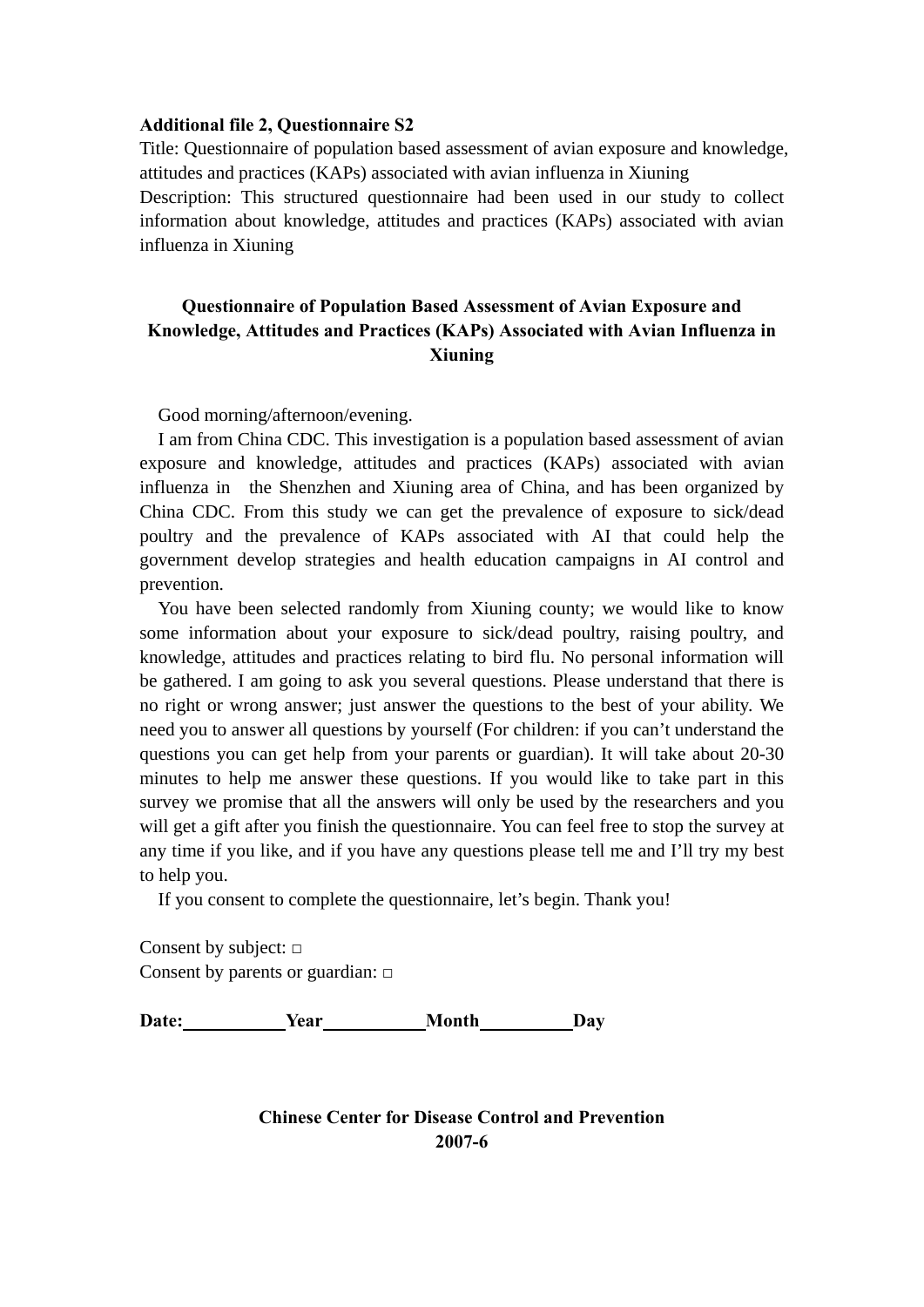Household ID: Family number ID:

## **Part 1: Demographic information**

- 1. Gender:
- ① Male
- ② Female
- 2. How old are you? \_\_\_\_\_\_\_ Or birth date:  $\frac{1}{\sqrt{y/m/d}}$
- 3. What is your highest education level?
- ① Illiterate
- ② Primary school
- ③ Middle school
- ④ High school
- ⑤ College and above
- 4. What is your occupation?
- ① Farmer
- $(2)$  other

## **Part 2: Exposure to sick/dead poultry in backyard**

1. Have you had direct contact with dead poultry in the past year? (If answer ② OR ③, then go to PART 3)

- ①Yes
- $(2)$ No

③Unclear

2. Did you wash your hands after touching the dead poultry?

①Yes

 $(2)$ No

③Unclear

## **Part 3: KAPs of avian influenza (<15 years needn't answer this part)**

1. Have you heard about bird flu?

①Yes

②No (If answer ②, then go to QUESTION 15)

2. From where did you learn about the bird flu?

① Television

② Radio

③Newspaper

- ④Internet
- ⑤Friends/family
- ⑥Health care facility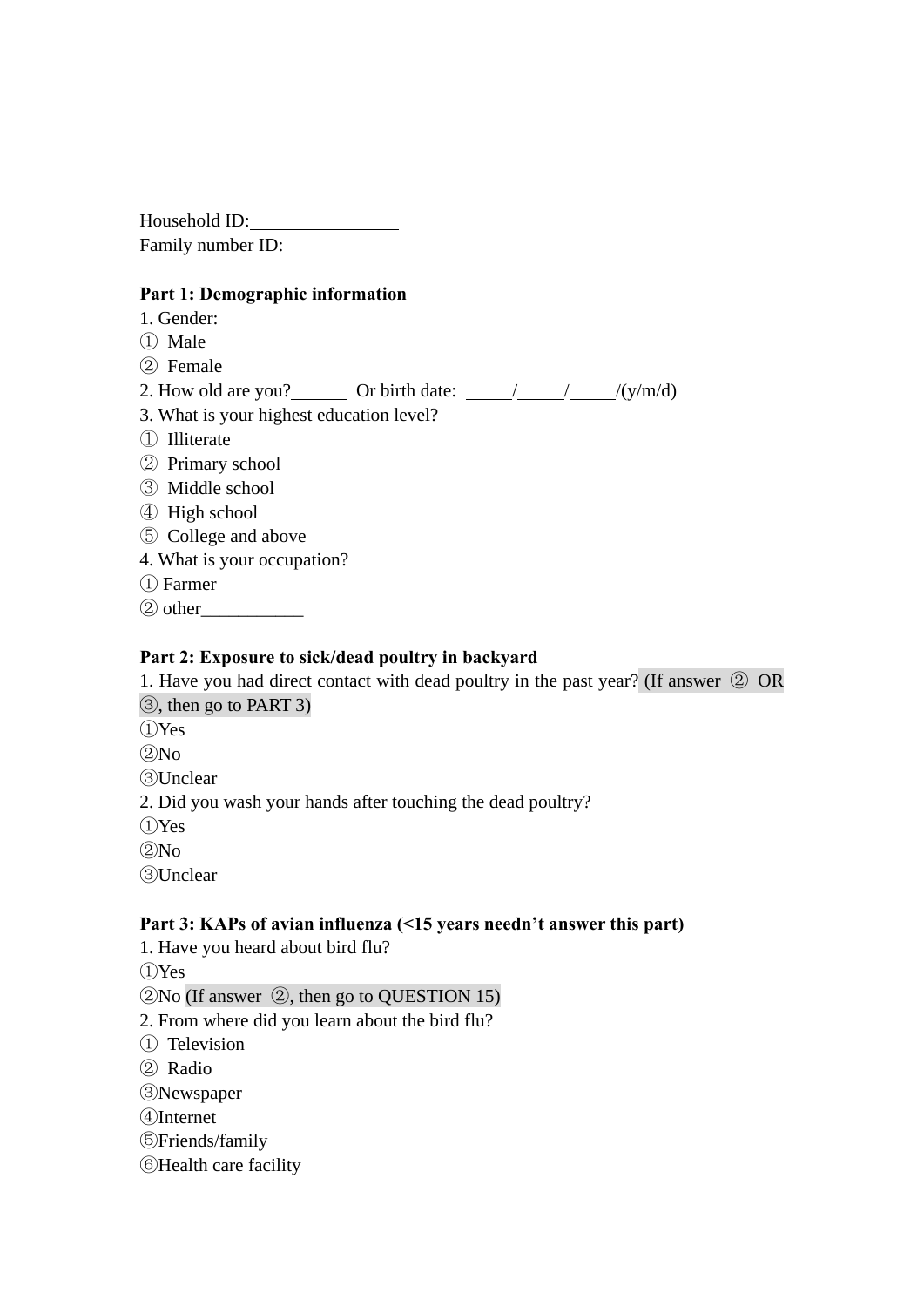Other 3. Is bird flu the same as avian plague? Yes  $(2)$ No Unclear 4. Is bird flu a kind of infectious disease? Yes No Unclear 5. Can people get bird flu by touching sick poultry? Yes  $(2)$ No Not sure Unclear 6. Can bird flu be prevented? Yes  $(2)$ No Not sure Unclear 7. Can bird flu be cured? Yes  $(2)$ No Not sure Unclear 8. Do you worry about your family/ friends getting bird flu? Yes  $(2)$ No Not sure Unclear 9. Do you fear going to public areas due to bird flu? Yes No Not sure Unclear 10. Do you believe that the government can control the bird flu pandemic? Yes  $(2)$ No Not sure Unclear 11. Would you like to get more information about bird flu? (If answer ② OR ③, then go to QUESTION 14) Yes  $(2)$ No Don't care